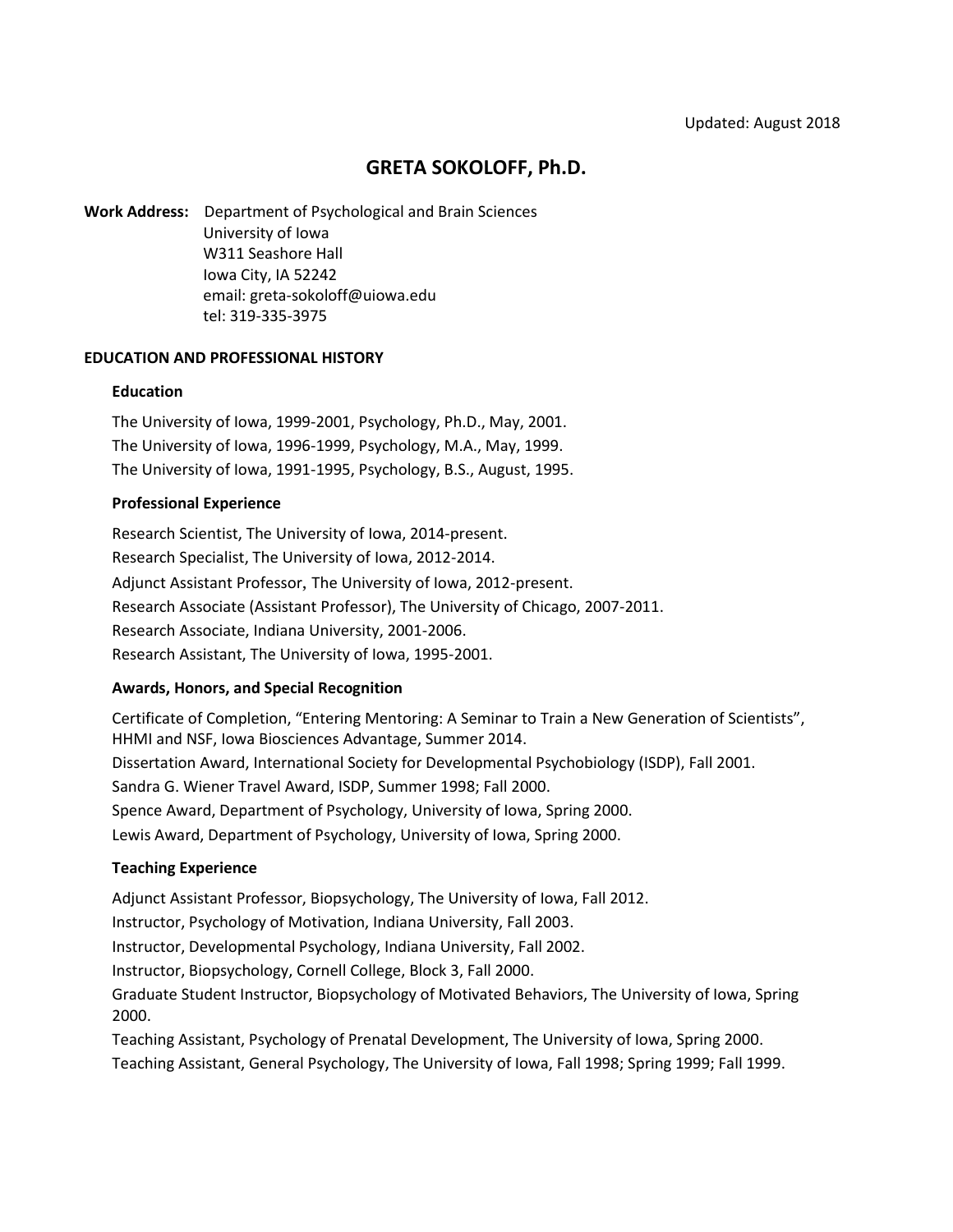# **Professional Organizations**

Member, ISDP Member, Sleep Research Society Member, Society for Neuroscience (SFN) Affiliate Member, The DeLTA Center

# **Professional Service**

Behavioral Neuroscience representative, APA Science Student Council (APASSC), 1999-2001. Chair, APA Science Student Council (APASSC), 2000-2001.

Ad hoc Reviewer: *American Journal of Primatology*; *Behavioral Genetics; Behavioral Neuroscience; Brain Pathology; Developmental Psychobiology; Genes, Brain & Behavior; Journal of Thermal Biology; Physiology & Behavior; PLoS One.*

# **PUBLICATIONS**

# **Journals**

- 1. Mukherjee D, **Sokoloff G** & Blumberg MS. Corollary discharge in precerebellar nuclei of sleeping infant rats. *ELife*. Under review.
- 2. Zhou X, St. Pierre CL, Gonzales NM, Cheng R, Chitre A, Lim J, **Sokoloff G**, & Palmer AA. Genome wide association study, replication, and mega-analysis using a dense marker in multi-generational mouse advanced intercross line. *PLOS Genetics*. Under review.
- 3. Mukherjee D, Yonk AJ, **Sokoloff G** & Blumberg MS. Wakefulness suppresses retinal wave-related neural activity in visual cortex. *Journal of Neurophysiology* 118: 1190-1197, 2017.
- 4. Del Rio-Bermudez C, Kim J, **Sokoloff G** & Blumberg MS. Oscillations during active sleep synchronize the developing rubro-hippocampal sensorimotor network. *Current Biology,* [http://dx.doi.org/10.1016/j.cub.2017.03.077,](http://dx.doi.org/10.1016/j.cub.2017.03.077) 2017.
- 5. Del Rio-Bermudez C, Plumeau AM, Sattler NJ, **Sokoloff G** & Blumberg MS. Spontaneous activity and functional connectivity in the developing cerebellorubral system. *Journal of Neurophysiology,* 116: 1316-1327, 2016.
- 6. Yazdani N, Parker CC, Shen Y, Guido MA, Kole LA, Kirkpatrick SL, Lim JE, **Sokoloff G,** Cheng R, Johnson WE, Palmer AA & Bryant CD. *Hnrnph1* is a quantitative trait gene for methamphetamine sensitivity. *PLOS Genetics*, 11(12):e1005713. doi: 10.1371/journal.pgen.1005713, 2015.
- 7. **Sokoloff G**, Uitermarkt BD & Blumberg MS. REM sleep twitches rouse nascent cerebellar circuits: Implications for sensorimotor development. *Developmental Neurobiology*, 75: 1140-1153, 2015.
- 8. **Sokoloff G**, Plumeau AM, Mukherjee D & Blumberg MS. Postnatal changes in sleep-dependent and rhythmic Purkinje cell activity mirror cerebellar circuit development. *Journal of Neurophysiology,* 114: 1746-1756, 2015.
- 9. Bermudez C D-R, **Sokoloff G** & Blumberg MS. Sensorimotor processing in the newborn rat red nucleus during active sleep. *Journal of Neuroscience,* 35: 8322-8332, 2015.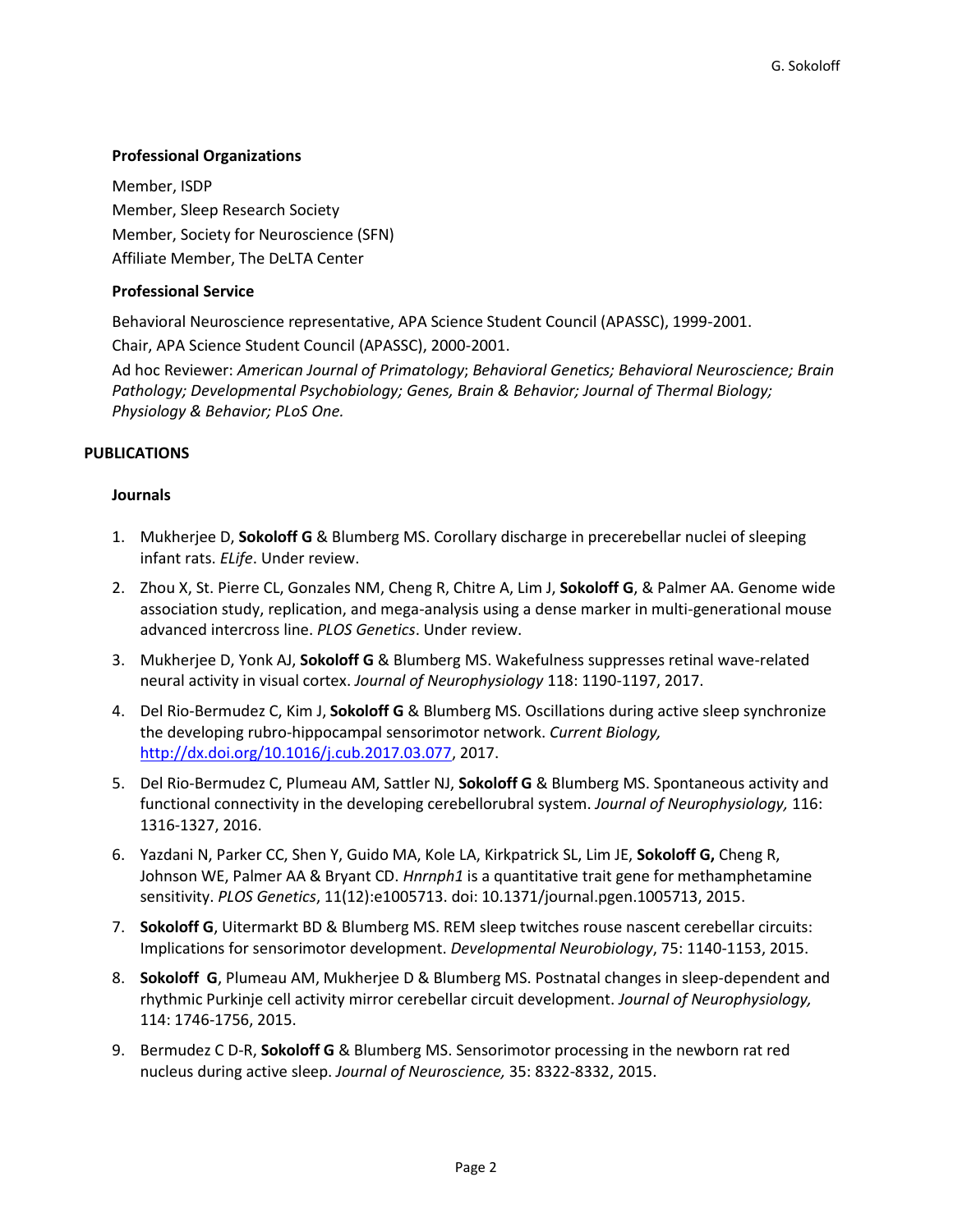- 10. Blumberg MS, **Sokoloff G**, Tiriac A & Bermudez C D-R. A valuable and promising method for recording brain activity in behaving newborn rodents. *Developmental Psychobiology,* 57: 506-517, 2015.
- 11. Blumberg MS, Coleman CM, **Sokoloff G**, Weiner JA, Fritzsch B & McMurray B. Development of twitching in sleeping infant mice depends on sensory experience. *Current Biology*, 25: 656-662, 2015.
- 12. Tiriac A, **Sokoloff G** & Blumberg MS. Myoclonic twitching and sleep-dependent plasticity. *Current Sleep Medicine Reports*, 1: 74-79, 2015.
- 13. Parker CC, Carbonetto P, **Sokoloff G**, Park YH, Abney M & Palmer AA. High-resolution genetic mapping of complex traits in a combined analysis of an F2 intercross and an advanced intercross. *Genetics,* 198: 103-116, 2014.
- 14. Parker CC\*, **Sokoloff G**\*, Leung E, Kirkpatrick SL & Palmer AA. A large QTL fear and anxiety mapped using F2 cross can be dissected into multiple smaller QTLs. *Genes, Brain and Behavior*, 12: 714-722, 2013.
- 15. Lindquist DH, **Sokoloff G**, Milner E & Steinmetz JE. Neonatal ethanol exposure results in dosedependent impairments in the acquisition and timing of the conditioned eyeblink response and altered cerebellar interpositus nucleus and hippocampal CA1 unit activity in adult rats. *Alcohol*, 47: 447-457, 2013.
- 16. Tiriac A, Uitermarkt BD, Fanning AS, **Sokoloff G** & Blumberg MS. Rapid whisker movements in sleeping newborn rats. *Current Biology*, 22: 2075-2085, 2012.
- 17. Hart AB, Englehardt BE, Wardle MC, **Sokoloff G**, Stephens M, de Wit H & Palmer AA. Genome-Wide Association Study of d-Amphetamine Response in Healthy Volunteers Identifies Putative Associations, Including Cadherin 13. *PloSOne* 7, e42646. Epub Aug 28, 2012.
- 18. Distler M, Plant L, **Sokoloff G**, Hawk A, Aneas I, Wuenschell G, Termini J, Meredith S, Nobrega M & Palmer A. Methylglyoxal is an endogenous GABAA receptor agonist that mediates Glyoxalase 1's anxiogenic effect in mice. *Journal of Clinical Investigations*, 122: 2306-2315, 2012.
- 19. Bryant CD, Kole L, Guido M, **Sokoloff G** & Palmer AA. Congenic dissection of a major QTL for methamphetamine sensitivity implicates epistasis. *Genes, Brain and Behavior*, 11: 623-632, 2012.
- 20. Parker CC, **Sokoloff G**, Cheng R & Palmer AA. Genome-Wide Association for Fear Conditioning in an Advanced Intercross Mouse Line. *Behavior Genetics,* 42: 437-448, 2012.
- 21. Parker CC, Cheng R, **Sokoloff G** & Palmer AA. Genome-wide association for methamphetamine sensitivity in an advanced intercross mouse line. *Genes Brain & Behavior*, 11, 52-61, 2012.
- 22. Savic D, Distler MG, **Sokoloff G**, Shanahan NA, Dulawa SC, Palmer AA, Nobrega MA. Modulation of Tcf7l2 expression alters behavior in mice. *PLoSOne*. 6, e26897. Epub Oct 27, 2011.
- 23. Parker CC, Cheng R, **Sokoloff G**, Lim JE, Skol AD, Abney M, Palmer AA. Fine-mapping alleles for body weight in LG/J × SM/J F(2) and F (34) advanced intercross lines. *Mammalian Genome*, 22: 563-571, 2011.
- 24. Philip VM, **Sokoloff G**, Ackert-Bicknell CL, Striz M, Branstetter L, Beckmann MA, Spence JS, Naswa S, Jackson BL, Galloway LD, Barker P, Wymore AM, Hunsicker PR, Durtschi DC, Shaw GS, Shinpock S, Manly KF, Miller DR, Donahue KD, Culiat CT, Churchill GA, Lariviere WR, Palmer AA, O'Hara BF, Voy BH & Chesler EJ. Genetic analysis in the Collaborative Cross breeding population. *Genome Research*, 8: 1223-1238, 2011.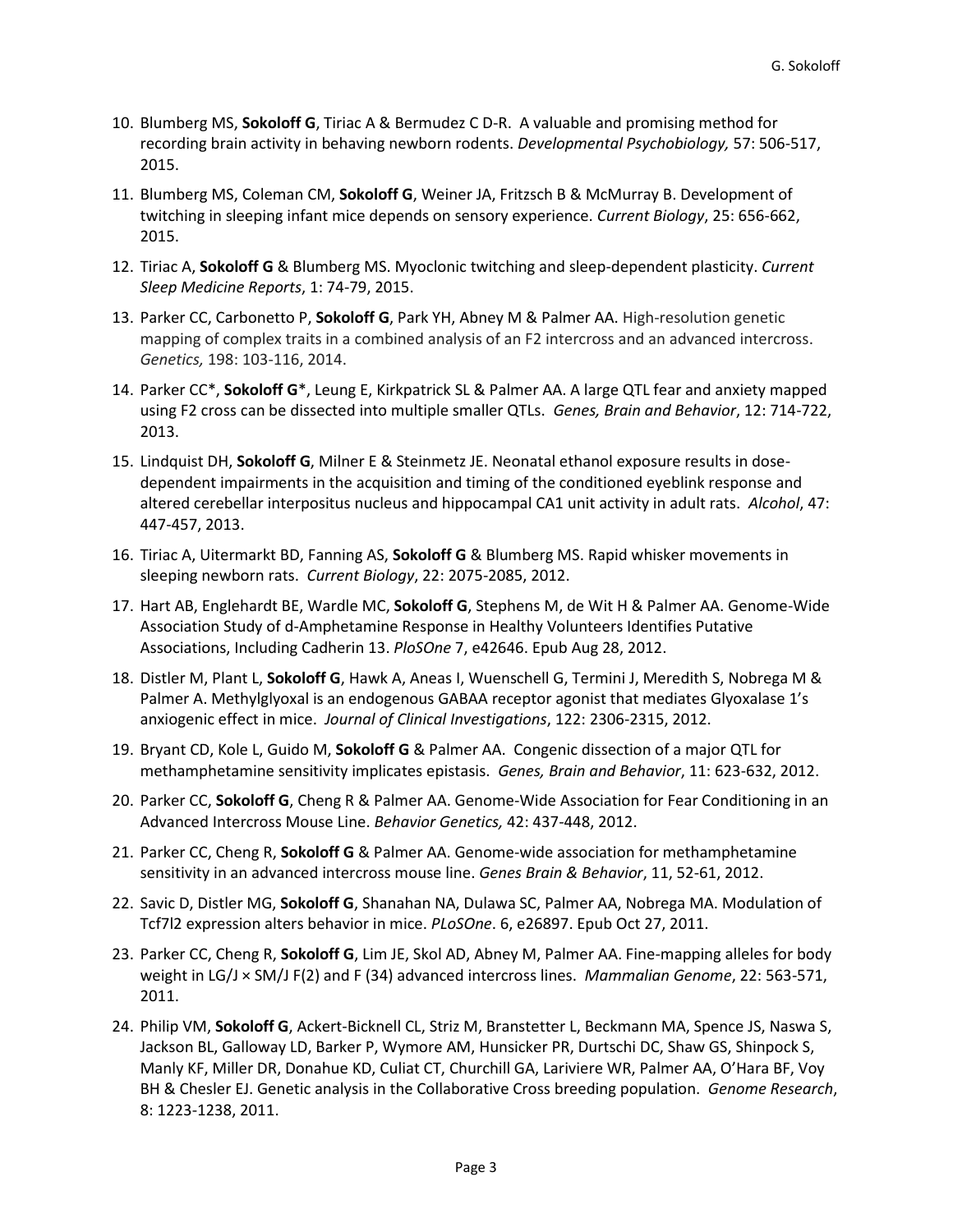- 25. **Sokoloff G**, Parker CC, Lim JE & Palmer AA. Anxiety and Fear in a cross of C57BL/6J and DBA/2J mice: mapping overlapping and independent QTL for related traits. *Genes Brain & Behavior*, 5: 604-14, 2011
- 26. Samocha KE, Lim JE, Cheng, R, **Sokoloff G** & Palmer AA. Fine mapping of QTL for prepulse inhibition in LG/J and SM/J mice using F<sub>2</sub> and advanced intercross lines. *Genes Brain & Behavior*, 9: 759-767, 2010.
- 27. Cheng R, Lim JE, Samocha KE, **Sokoloff G**, Abney M, Skol AD & Palmer AA. Genome-wide association studies and the problem of relatedness among advanced intercross lines and other highly recombinant populations. *Genetics*, 185: 1033-1044, 2010.
- 28. Velez L, **Sokoloff G**, Miczek KA, Palmer AA & Dulawa SC. Differences in aggressive behavior and DNA copy number variants between BALB/cJ and BALB/cByJ substrains. *Behavior Genetics,* 40: 201-210, 2010.
- 29. Aldinger KA, **Sokoloff G**, Rosenberg DM, Palmer AA & Millen KJ. Genetic variation and population substructure in outbred CD-1 mice: implications for genome-wide association studies. *PLoSOne,* 4, e4739. Epub March 6, 2009.
- 30. Williams R, Lim JE, Harr B, Wing C, Walters R, Distler MG, Teschke M, Wu C, Wiltshire T, Su AI, **Sokoloff G**, Tarantino LM, Borevitz JO & Palmer AA. A common and unstable copy number variant is associated with differences in *Glo1* expression and anxiety-like behavior. *PLoS One,* 4*,* e4649. Epub March 6, 2009.
- 31. Bryant CD, Graham ME, Distler MG, Munoz MB, Li D, Vezina P, **Sokoloff G** & Palmer AA. A role for casein kinase 1 epsilon in the locomotor stimulant response to methamphetamine. *Psychopharmacology,* 203: 703-711 2009.
- 32. Bryant CD, Zhang NN, **Sokoloff G**, Fanselow MS, Ennes HS, Palmer AA & McRoberts JA. Behavioral differences among C57BL/6 substrains: Implications for transgenic and knockout studies. *Journal of Neurogenetics,* 22: 315-331*,* 2008.
- 33. Wilber AA, Southwood CJ, **Sokoloff G**, Steinmetz JE & Wellman CL. Neonatal maternal separation alters adult eyeblink conditioning and glucocorticoid receptor expression in the interpositus nucleus of the cerebellum. *Developmental Neurobiology,* 67: 1751-1764*,* 2007.
- 34. Lindquist DH, **Sokoloff G** & Steinmetz JE. Ethanol-exposed neonatal rats are impaired as adults in classical eyeblink conditioning at multiple unconditioned stimulus intensities. *Brain Research,* 1150: 155-166, 2007.
- 35. **Sokoloff G**, Lindquist DH & Steinmetz JE. Context and stimulus pre-exposure effects on latent inhibition during classical eyeblink conditioning in rats. *International Journal of Comparative Psychology,* 19: 398-416, 2006*.*
- 36. **Sokoloff G** & Steinmetz JE. A continuum of learning and memory research: A commentary on Grau and Joynes. *International Journal of Comparative Psychology*. 18: 38-41. 2005.
- 37. Blumberg MS & **Sokoloff G**. Hard heads and open minds: A reply to Panksepp. *Psychological Review,* 110: 389-394, 2003.
- 38. **Sokoloff G** & Blumberg MS. Contributions of endothermy to huddling behavior in infant Norway rats (*Rattus norvegicus*) and Syrian golden hamsters (*Mesocricetus auratus*). *Journal of Comparative Psychology*, 116: 240-246, 2002.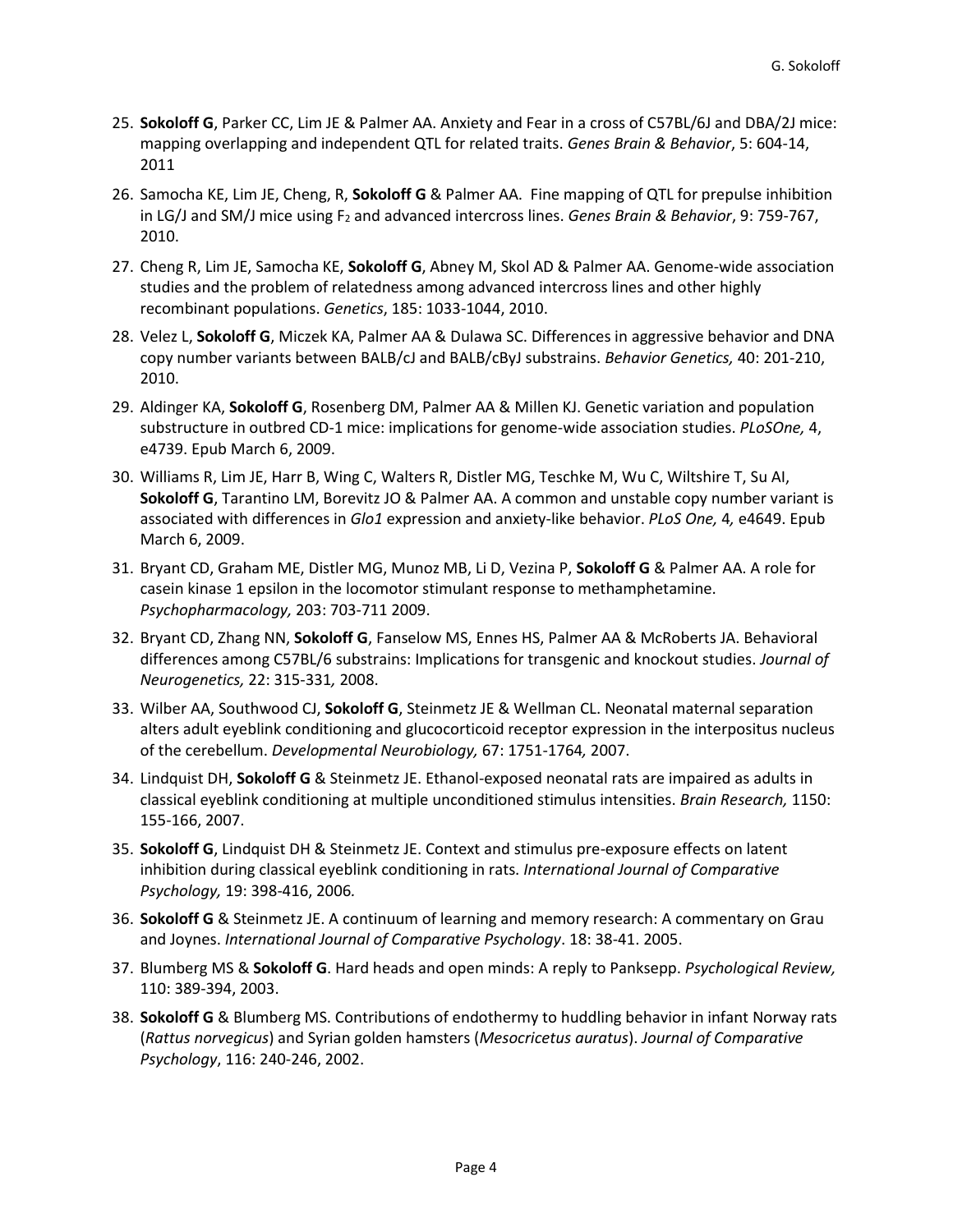- 39. **Sokoloff G**, Blumberg MS, Boline EA, Johnson ED & Streeper NM. Thermoregulatory behavior in infant Norway rats (*Rattus norvegicus*) and Syrian golden hamsters (*Mesocricetus auratus*): Arousal, orientation, and locomotion. *Journal of Comparative Psychology*, 116: 228-239, 2002.
- 40. Blumberg MS, Lewis SJ & **Sokoloff G**. Incubation temperature modulates post-hatching thermoregulatory behavior in the Madagascar ground gecko, *Paroedura pictus*. *Journal of Experimental Biology*, 205: 2777-2784, 2002.
- 41. Blumberg MS, **Sokoloff G**, Kirby RF, Knoot TG & Lewis SJ. Effects of antihypertensive drugs on ultrasound production and cardiovascular responses in 15-day-old rats. *Behavioural Brain Research*, 131: 37-46, 2002.
- 42. **Sokoloff G** & Blumberg MS. Competition and cooperation among huddling infant rats. *Developmental Psychobiology*, 39: 65-75, 2001.
- 43. Blumberg MS & **Sokoloff G**. Do infant rats cry? *Psychological Review,* 108; 83-95, 2001.
- 44. **Sokoloff G**, Blumberg MS & Adams MM. A comparative analysis of huddling in infant Norway rats and Syrian golden hamsters: Does endothermy modulate behavior? *Behavioral Neuroscience*, 114: 585-593, 2000.
- 45. Blumberg MS, **Sokoloff G** & Kent KJ. A developmental analysis of clonidine's effects on cardiac rate and ultrasound production in infant rats. *Developmental Psychobiology*, 36: 186-193, 2000.
- 46. Blumberg MS, Kreber LA, **Sokoloff G** & Kent KJ. Cardiovascular mediation of clonidine-induced ultrasound production in infant rats. *Behavioral Neuroscience*, 114: 602-608, 2000.
- 47. Blumberg MS, **Sokoloff G**, Kirby R F & Kent KJ. Distress vocalizations in infant rats: What's all the fuss about? *Psychological Science*, 11: 78-81, 2000.
- 48. Blumberg MS, **Sokoloff G** & Kent KJ. Cardiovascular concomitants of ultrasound production during cold exposure in infant rats. *Behavioral Neuroscience*, 113: 1274-1282, 1999.
- 49. Kirby RF, **Sokoloff G**, Perdomo E & Blumberg MS. Thermoregulatory and cardiovascular responses of infant SHR and WKY rats to cold exposure. *Hypertension,* 33: 1465-1469, 1999.
- 50. Blumberg MS & **Sokoloff G**. Thermoregulatory competence and behavioral expression in the young of altricial species -- Revisited. *Developmental Psychobiology*, 33: 107-123, 1998.
- 51. **Sokoloff G** & Blumberg MS. Active sleep in cold-exposed infant Norway rats and Syrian golden hamsters: The role of brown adipose tissue thermogenesis. *Behavioral Neuroscience*, 112: 695-706, 1998.
- 52. **Sokoloff G**, Kirby RF & Blumberg. MS. Further evidence that BAT thermogenesis modulates cardiac rate in infant rats. *American Journal of Physiology*, 274: R1712-R1717, 1998.
- 53. **Sokoloff G** & Blumberg MS. Thermogenic, respiratory and ultrasonic responses of week-old rats across the transition from moderate to extreme cold exposure. *Developmental Psychobiology,* 30: 181-194, 1997.
- 54. Blumberg MS, **Sokoloff G** & Kirby, RF. Brown fat thermogenesis and cardiac rate regulation during cold challenge in infant rats. *American Journal of Physiology,* 242: R1308-R1313, 1997.
- 55. Blumberg MS & **Sokoloff G**. Dynamics of brown fat thermogenesis in week-old rats: Evidence of relative stability during moderate cold exposure. *Physiological Zoology*, 70: 324-330, 1997.
- 56. Blumberg MS, Schalk SL & **Sokoloff G**. Pontine and basal forebrain transections disinhibit brown fat thermogenesis in neonatal rats. *Brain Research,* 699: 214-220, 1995.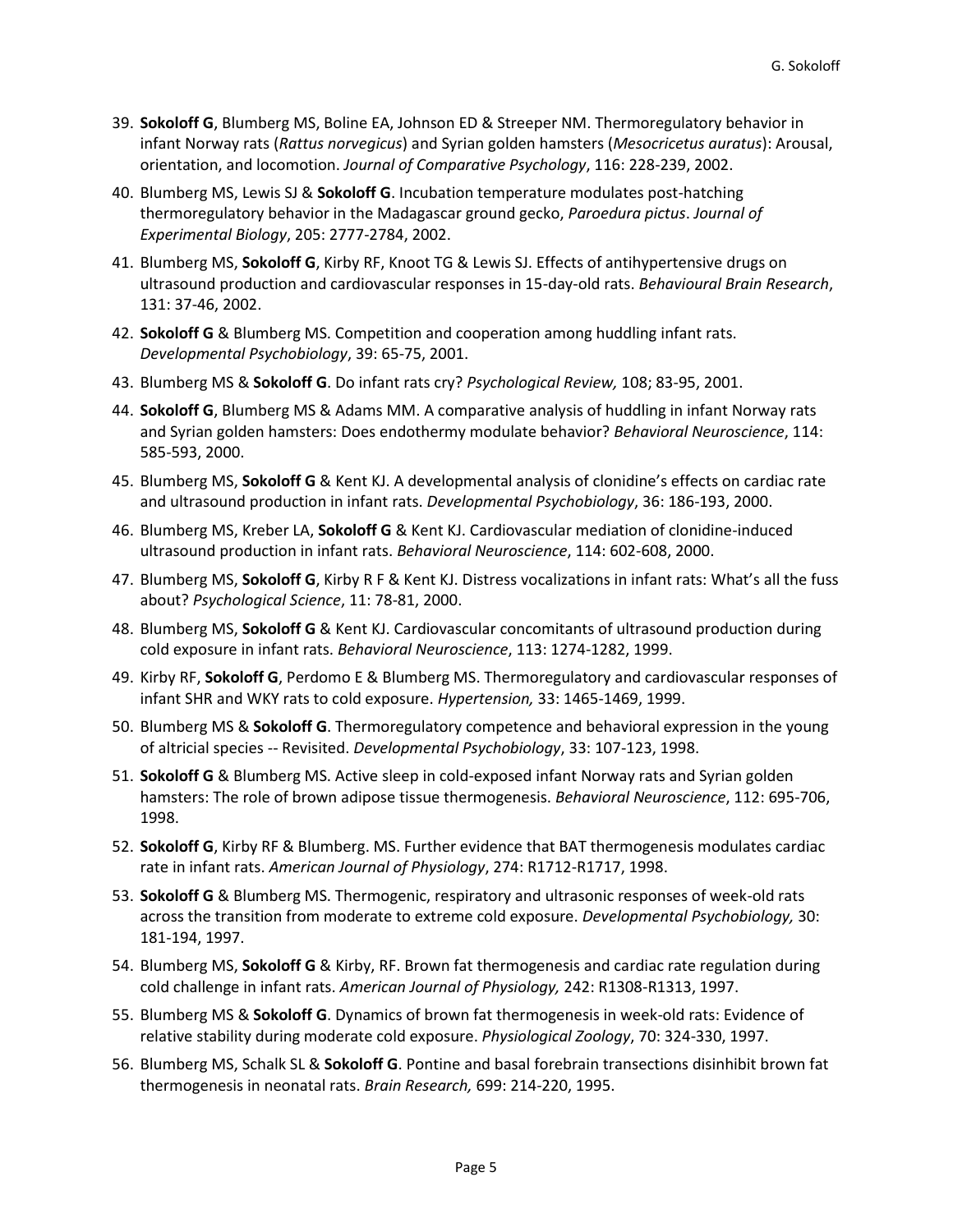# **Chapters**

- 1. **Sokoloff G** & Blumberg MS. Recording Extracellular Activity in the Developing Cerebellum of Behaving Rats. In: Sillitoe R. (eds) Extracellular Recording Approaches. Neuromethods, vol 134. New York: Humana Press. 2018.
- 2. **Sokoloff G** & Blumberg MS. Vocalization. In: Kolb B. & Whishaw IQ. (eds) The Behaviour of the Laboratory Rat: A handbook with tests. Oxford: Oxford University Press. 2004.

# **INVITED LECTURES AND CONFERENCE PRESENTATIONS**

# **Invited Lectures**

**Sokoloff G** High Anxiety: A forward genetic approach to the study psychiatric disorders. Neuroscience Seminar, Louis Stokes Veteran's Administration Hospital, Cleveland, Ohio, March, 2010.

### **Conference Presentations: Talks**

**Sokoloff G** REM sleep promotes synchronized neural oscillations in the developing sensorimotor system. SLEEP, Baltimore, MD, June, 2018.

**Sokoloff G**, Tobias ME & Blumberg MS. Quantity and patterning of REM-sleep twitches across the first postnatal year. International Society for Developmental Psychobiology, Washington DC, November, 2017.

Tadjalli A, Tiriac A, **Sokoloff G**, Blumberg MS. The self-tuning sleeping brain: Activity-dependent scaling of network activity in the developing brain. Sleep, Minneapolis, Minnesota, June 2014.

Uitermarkt BD, Tiriac A, Fanning AS, **Sokoloff G**, Blumberg MS. Rapid whisker movements during active sleep in newborn rats. Sleep, Baltimore, Maryland, June 2013.

Tiriac A, Fanning AS, Uitermarkt BD, Coleman CM, **Sokoloff G**, Blumberg MS. Rapid whisker movements in sleeping newborns. International Society for Developmental Psychobiology, New Orleans, Louisiana, October 2012.

Distler MG, Plant LD,Hawk AJ, Aneas I, **Sokoloff G**, Meredith SC, Nobrega M, Palmer AA. The role of Glyoxalase 1 in anxiety-like behavior. International Behavioural and Neural Genetics Society, Rome, Italy, May 2011.

**Sokoloff G** Mapping quantitative trait loci contributing to anxiety-like behavior in an advanced intercross line and pre-CC mice. Complex Trait Consortium, Chicago, Illinois, May, 2010.

**Sokoloff G** & Blumberg MS. The contributions of endothermy to huddling in altricial infants. International Society for Developmental Psychobiology, San Diego, California, November, 2001.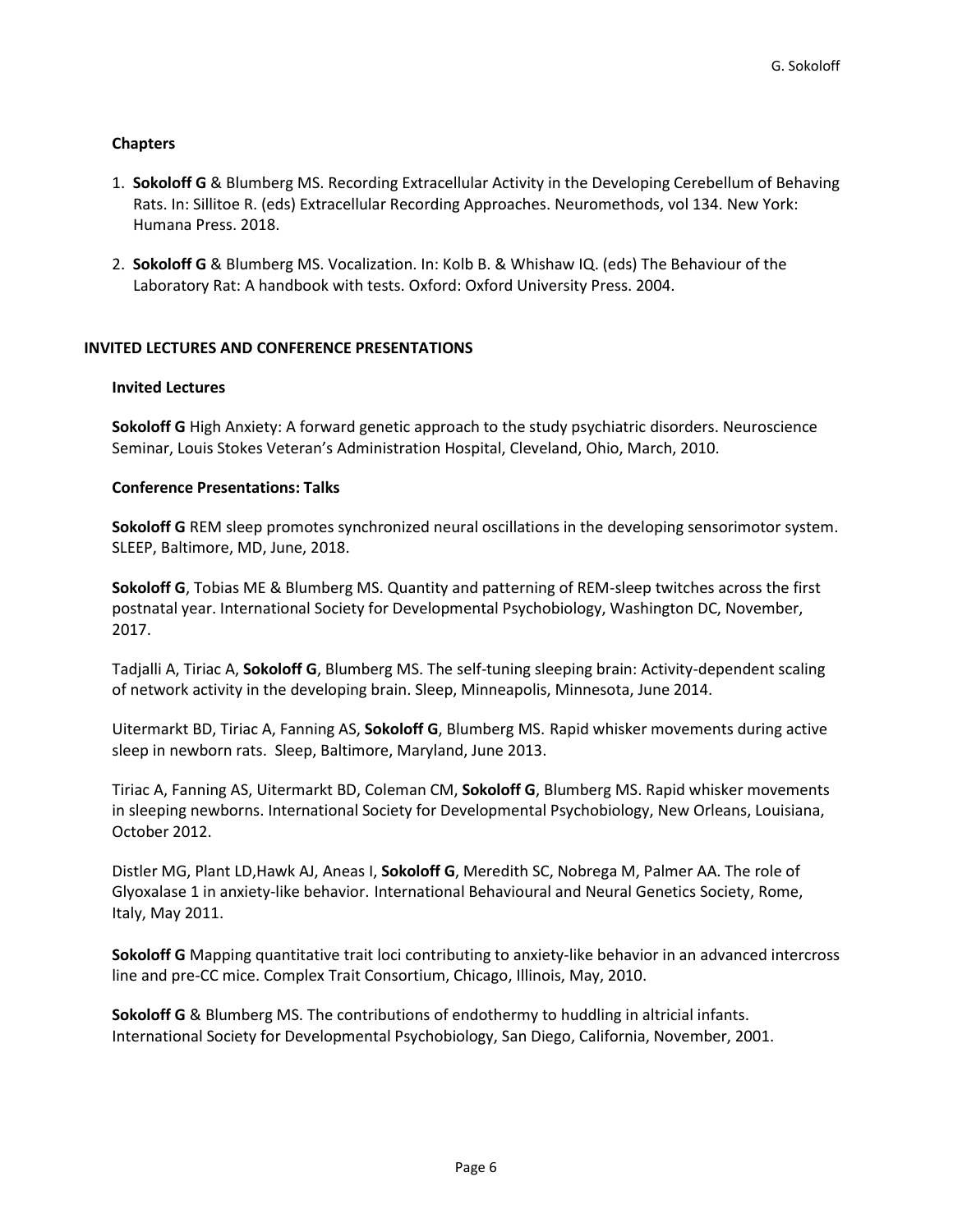**Sokoloff G**, Blumberg MS, Gorby TA, Lewis SJ & Kirby RF. Sodium nitroprusside decreases blood pressure and evokes ultrasonic vocalizations in infant rats. International Society for Developmental Psychobiology, New Orleans, Louisiana, October, 2000.

Blumberg MS, **Sokoloff G**, Boline, EA & Streeper, NM Behavioral thermoregulation in infant rats and hamsters. International Society for Developmental Psychobiology, New Orleans, Louisiana, October, 2000.

**Sokoloff G**, Blumberg MS, Kreber, LA & Kent KJ. Does clonidine induce ultrasound production via its effects on the cardiovascular system? International Society for Developmental Psychobiology, Coral Gables, Florida, October, 1999.

Blumberg MS, **Sokoloff G**, Kirby RF & Kent KJ. Cardiovascular causes and consequences of ultrasound production in infant rats. International Society for Developmental Psychobiology, Coral Gables, Florida, October, 1999.

**Sokoloff G** & Blumberg MS. Comparative aspects of huddling behavior in infant rats and hamsters: Contributions of endogenous heat production. International Society for Developmental Psychobiology, Orléans, France, July, 1998.

Blumberg MS & **Sokoloff G**. Cardiovascular changes accompanying cold exposure and ultrasound production in infant rats. International Society for Developmental Psychobiology, Orléans, France, July, 1998.

**Sokoloff G** & Blumberg MS. Protection of myoclonic twitching by brown adipose tissue in cold-exposed infant rats and hamsters. International Society for Developmental Psychobiology, New Orleans, Louisiana, October, 1997.

Blumberg MS, **Sokoloff G** & Kirby RF. BAT thermogenesis contributes directly to the maintenance of cardiac rate in infant rats and hamsters during cold exposure. International Society for Developmental Psychobiology, New Orleans, Louisiana, October, 1997.

Kirby RF, Perdomo E, Deaver K, **Sokoloff G** & Blumberg MS. Diminished BAT thermogenesis in infant SHR compared to WKY rats. International Society for Developmental Psychobiology, New Orleans, Louisiana, October, 1997.

**Sokoloff G** & Blumberg MS. Clonidine- and separation-induced ultrasound production in infant rats: Cardiovascular interactions. International Society for Developmental Psychobiology, Washington D.C., November, 1996.

Blumberg MS, **Sokoloff G** & Kirby RF. Infant rat ultrasound as by-product: Cardiovascular considerations. International Society for Developmental Psychobiology, Washington, D.C., November, 1996.

Kirby RF, **Sokoloff G** & Blumberg MS. Thermoregulatory responses to cold challenge in infant spontaneously hypertensive and Wistar-Kyoto rats. International Society for Developmental Psychobiology, Washington, D.C., November, 1996.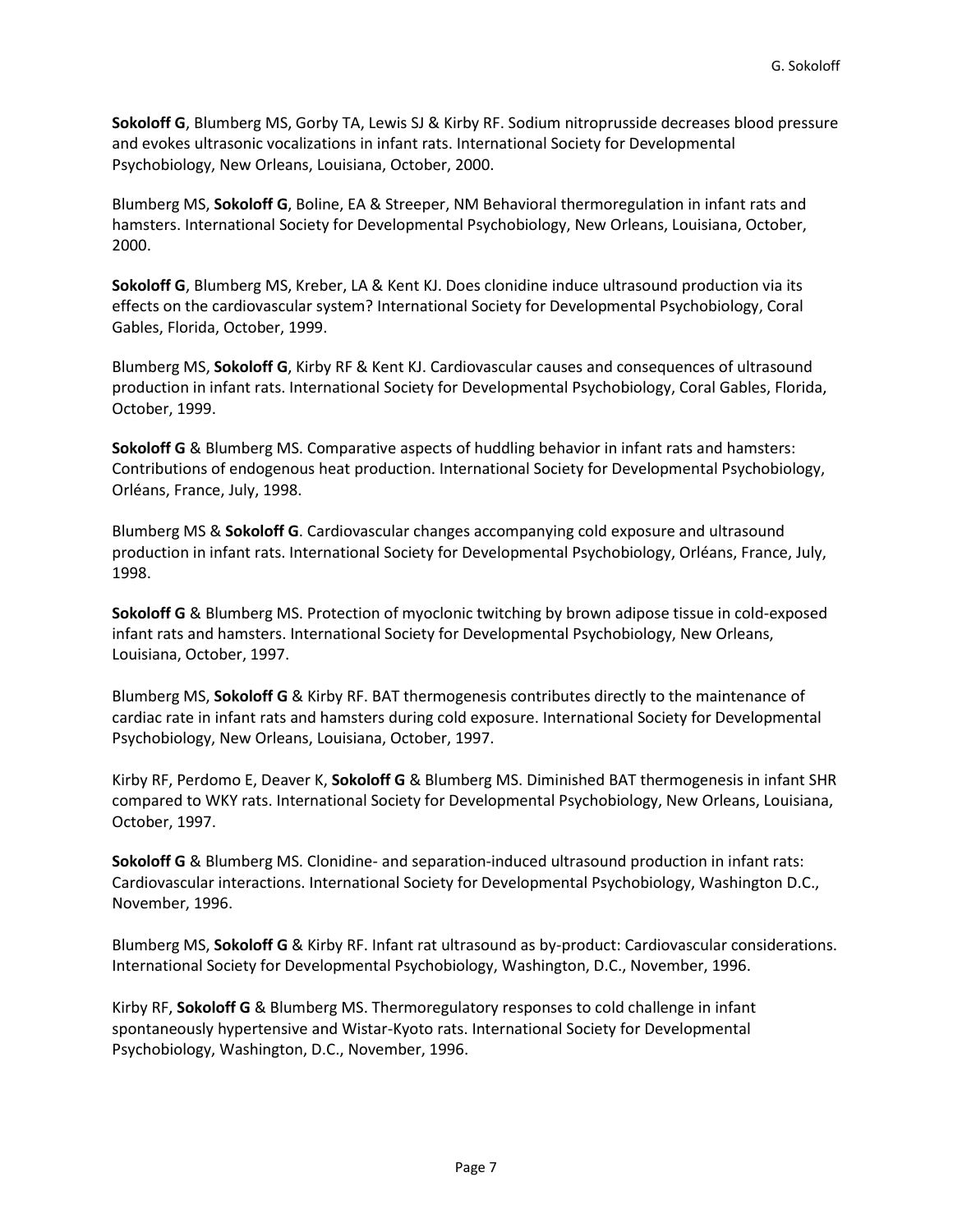Blumberg MS, **Sokoloff G** & Stolba, MA. Does brown fat thermogenesis protect sleep-related behaviors during cold exposure in neonatal rats. International Society for Developmental Psychobiology, San Diego, California, November, 1995.

# **Conference Presentations: Posters**

Del Rio-Bermudez C, Kim J, **Sokoloff G** & Blumberg MS. Myoclonic twitches during active sleep drive coordinated activity in the newborn rat cortico-hippocampal network. International Society for Developmental Psychobiology, Washington DC, November, 2017.

Mukherjee D, **Sokoloff G** & Blumberg MS. Self-monitoring of myoclonic twitches by the inferior olive and lateral reticular nucleus: Evidence of corollary discharge. International Society for Developmental Psychobiology, Washington DC, November, 2017.

Gomez LJ, Del Rio-Bermudez C, **Sokoloff G** & Blumberg MS. State-dependent oscillatory activity in the pontine grey of neonatal rats. International Society for Developmental Psychobiology, Washington DC, November, 2017.

**Sokoloff G**, Del Rio-Bermudez C, Plumeau AM, Mukherjee D, Blumberg MS. Rhythmic and active-sleepdependent neural activity during periods of rapid developmental change. GRC Sleep Regulation & Function, Galveston, March 2016.

Del Rio-Bermudez C, **Sokoloff G**, Blumberg MS. Theta oscillations in the developing red nucleus during active sleep. GRC Sleep Regulation & Function, Galveston, March 2016.

Mukherjee D, **Sokoloff G**, Blumberg MS. The inferior olive processes twitch-related information during active sleep in newborn rats: Evidence for corollary discharge. Society for Neuroscience, Chicago, October, 2015.

Sattler NJ, Yonk AJ, Coleman CM, **Sokoloff G**, Blumberg MS. Lack of muscle spindles in infant ErbB2 knockout mice is associated with deficits in functional and anatomical cerebellar development. Society for Neuroscience, Chicago, October, 2015.

Del Rio-Bermudez C, **Sokoloff G**, Blumberg MS. Sensorimotor integration in the red nucleus of infant rats during active sleep. Society for Neuroscience, Chicago, October, 2015.

Plumeau AM, Del Rio-Bermudez C, **Sokoloff G**, Blumberg MS. Twitches drive activity in the deep cerebellar nuclei of sleeping newborn rats: Implications for sensorimotor development. Society for Neuroscience, Chicago, October, 2015.

**Sokoloff G**, Plumeau AM, Mukherjee D, Blumberg MS. Sleep-dependent and rhythmic Purkinje cell activity in infant rats echoes distinct developmental stages of cerebellar circuit development. GRC Cerebellum, Lewiston ME August 2015.

Del Rio-Bermudez C, **Sokoloff G** & Blumberg MS. Neuronal firing properties of the red nucleus during sleep-related twitches and wake movements in newborn rats. International Society for Developmental Psychobiology, Washington DC, November, 2014.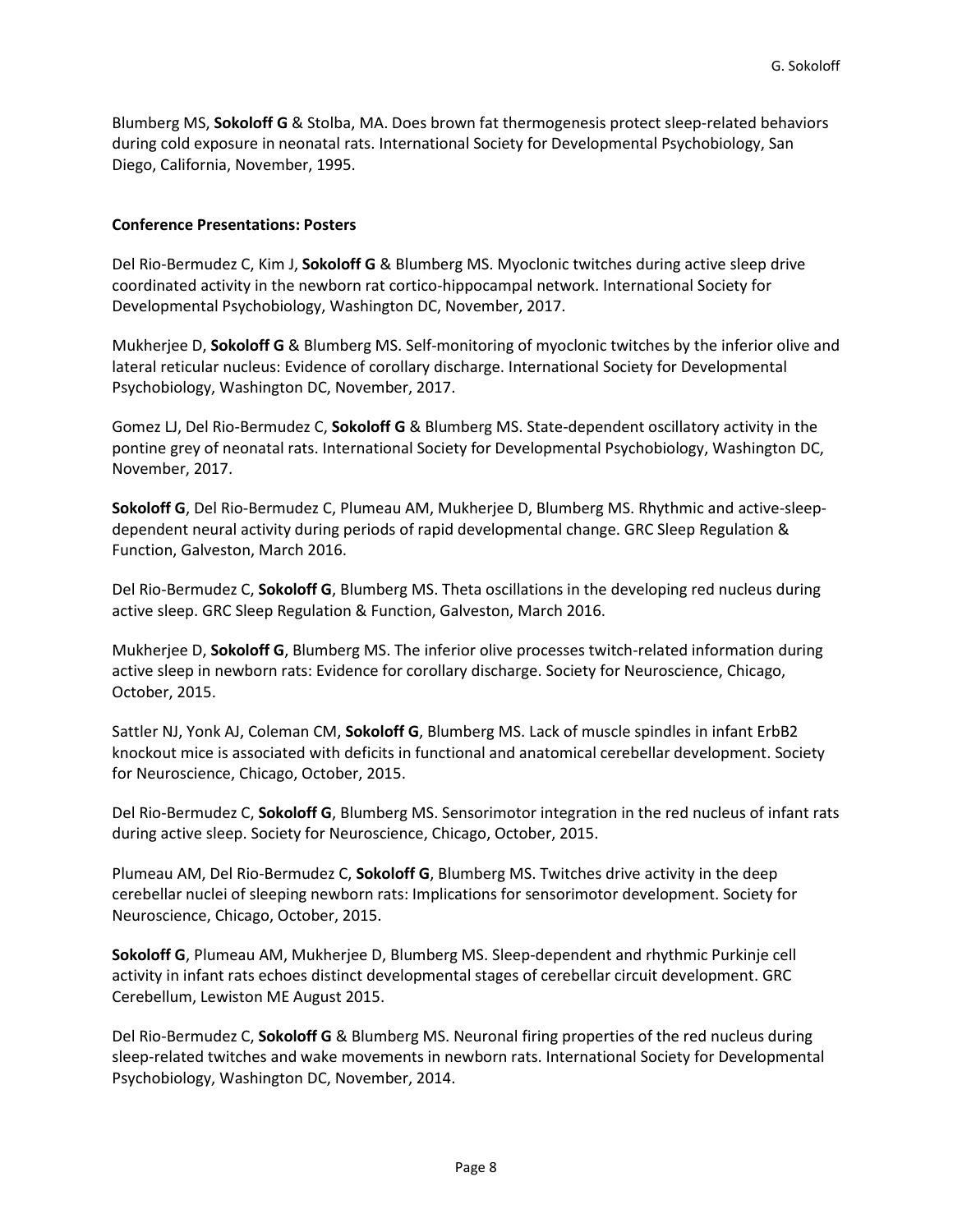**Sokoloff G**, Plumeau AM, Mukherjee D & Blumberg MS. The role of active sleep in postnatal cerebellar development. International Society for Developmental Psychobiology, Washington DC, November, 2014.

Sattler NJ, **Sokoloff G** & Blumberg MS. Somatotopic organization of the cerebellum in early development. International Society for Developmental Psychobiology, Washington DC, November, 2014.

Plumeau AM, **Sokoloff G**, Mukherjee D, Blumberg MS. REM sleep twitches drive Purkinje cell activity in the developing cerebellum. Society for Neuroscience, Washington DC, November, 2014.

Plumeau AM, **Sokoloff G**, Mukherjee D, Blumberg MS. Sleep- and twitch-dependent Purkinje cell activity across early postnatal cerebellar development. Sleep, Minneapolis, Minnesota, June 2014.

Dyken M, Zimmerman MB, Im K, Lin-Dyken DC, Glenn C, Blumberg MS, Rodnitzky R, **Sokoloff G**. Comparing periodic limb movements in sleep in subjects with and without waking paretic/plegic limbs. American Academy of Neurology, Philadelphia, Pennsylvania, April 2014.

Sokoloff G, Uitermarkt BD, Blumberg MS. Purkinje cell complex spike activity during active sleep in newborn rats. Society for Neuroscience, San Diego, California, November 2013.

Uitermarkt BD, **Sokoloff G**, Weiner JA, Fritzsch B, Blumberg MS. Newborn mice lacking muscle spindles exhibit reduced twitch-related Purkinje cell activity during active sleep. Society for Neuroscience, San Diego, California, November 2013.

Gonzales NM, Distler MG, Parker CC, **Sokoloff G**, Palmer AA. Replication of GWAS results in mice using the criteria of both human and model organism genetics. Complex Trait Consortium, Madison, Wisconsin, May 2013.

Bryant CD, Parker CC, Guido MA, Kole LA, Goldberg LR, Kirkpatrick SL, **Sokoloff G**, Lim J, Cheng R, Palmer AA. *Rufy1* or *Hnrnph1* is a likely quantitative trait gene for methamphetamine sensitivity. Experimental Biology, Boston, Massachusetts, April 2013.

**Sokoloff G**, Uitermarkt B, Fanning A, Mukherjee D, Blumberg MS. Twitch-dependent cerebellar cortical activity during active sleep in infant rats. Sleep, Baltimore, Maryland, June 2013.

**Sokoloff G**, Uitermarkt BD, Todd WD, Blumberg MS. Cerebellar activity during sleep and wakefulness in week-old rats. International Society for Developmental Psychobiology and Society for Neuroscience, New Orleans, Louisiana, October 2012.

Uitermarkt BD, **Sokoloff G**, Blumberg MS. Twitch-related barrel cortex activity during active sleep revealed by voltage-sensitive dye imaging. International Society for Developmental Psychobiology and Society for Neuroscience, New Orleans, Louisiana, October 2012.

Tiriac A, **Sokoloff G**, Coleman CC, Blumberg MS. Spontaneous motor activity in the neonatal whisker system. i. behavioral evidence of whisker twitching during active sleep. Society for Neuroscience, New Orleans, Louisiana, October 2012.

Parker CC, **Sokoloff G**, Cheng R, Gopalakrishnan S, Gonzales N, Davis J, Palmmer AA. Comparing genomewide association results for conditioned fear in two advanced intercross mouse lines: Implications for the genetic mapping of complex psychiatric traits. American College of Neuropsychopharmacology,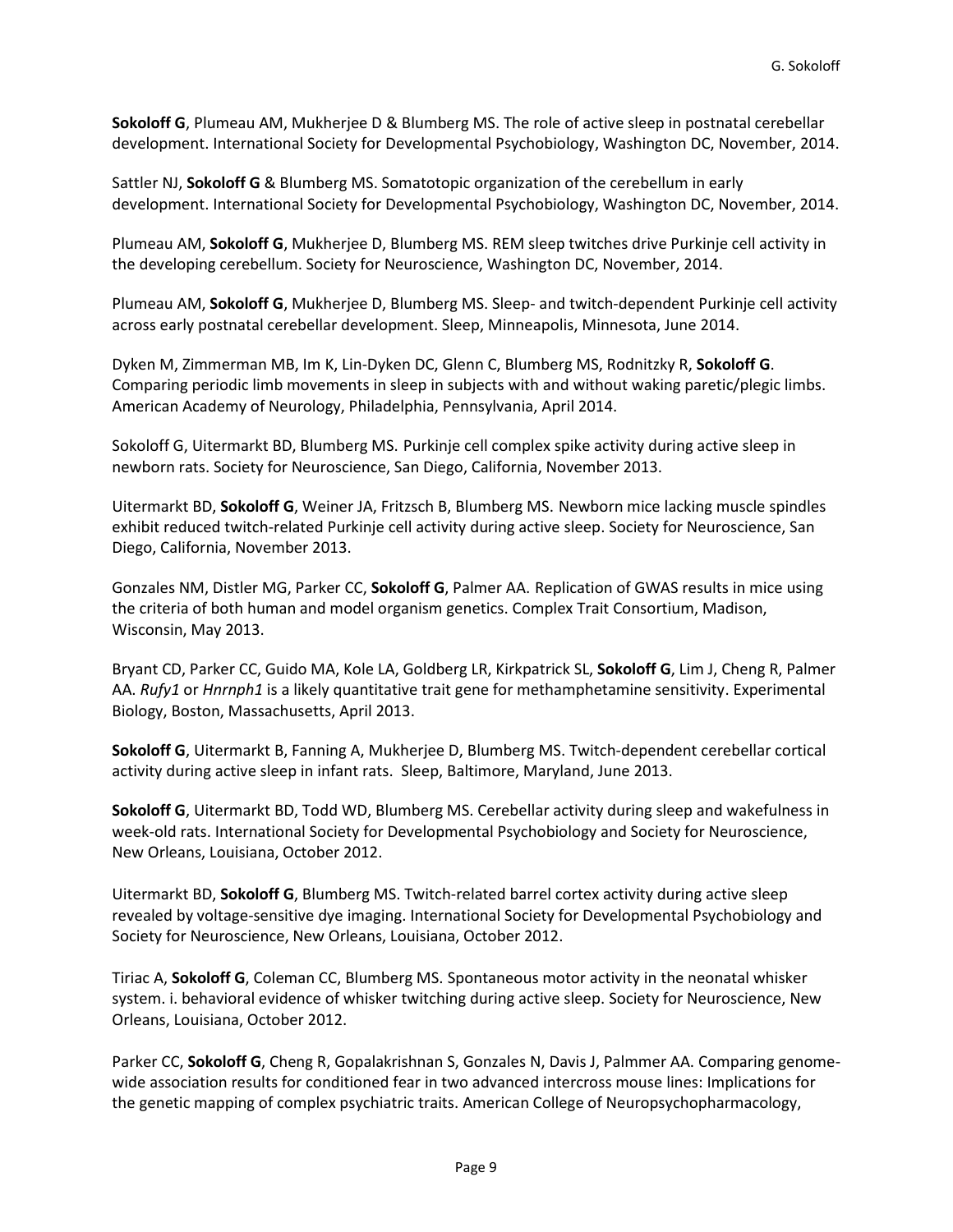Hollywood, FL, December 2012.

Hart A, Engelhardt B, Wardle M, **Sokoloff G**, Skol A, Stephens M, de Wit H, Palmer A. Genome-wide association study of d-amphetamine response in healthy human participants identifies association with cadherin 13 (CDH13). American College of Neuropsychopharmacology, Waikoloa, HI, December 2011.

Parker CC, Cheng R, **Sokoloff G**, Lim JE, Palmer AA. Genome-wide association for methamphetamineinduced locomotor activity in an advanced intercross mouse line: the benefits of recombination. International Behavioural and Neural Genetics Society, Rome, Italy, May 2011.

**Sokoloff G**, Parker CC, Lim JE & Palmer AA. Factor analysis of anxiety-like behavior in mice reveals distinct patterns of genetic influence. Society for Neuroscience, San Diego, CA, November 2010.

Distler MG,Plant L, Ineas I, **Sokoloff G** & Palmer AA. The role of Glo1 in anxiety. Society for Neuroscience, San Diego, CA, November 2010.

Cheng R, Lim JE, Samocha KE, **Sokoloff G** & Palmer AA. Fine mapping of QTLs using an advanced intercross line. Complex Trait Consortium, Chicago, Illinois, May 2010.

Distler MG, **Sokoloff G** & Palmer AA. The Role of Glo1 in Anxiety-Like Behavior. Complex Trait Consortium, Chicago, Illinois, May 2010.

Parker CC**, Sokoloff G**, Lim JE & Palmer AA. Genome-Wide Association for Fear Conditioning in an Advanced Intercross Mouse Line: The Benefits of Recombination. Complex Trait Consortium, Chicago, Illinois, May, 2010.

Samocha KE, Cheng R, Lim JE, **Sokoloff G** & Palmer AA. Quantitative Trait Loci for Prepulse Inhibition in LGxSM Mice. Complex Trait Consortium, Chicago, Illinois, May, 2010.

Distler MG, Wing C, **Sokoloff G** & Palmer AA. The role of Glo1 expression on anxiety-like behavior in mice. Society for Neuroscience, Chicago, IL, 2009.

Kirkpatrick SL, DeMeyer MR, Walters RO, Wing C, **Sokoloff G** & Palmer AA. Differential fear learning and anxiety-like behavior mediated by quantitative trait loci (QTL) on chromosome 10. Society for Neuroscience, Chicago, IL, 2009.

Philip V. **Sokoloff G**, Spence JS, Galloway LD, Gomero B, Beckmann M, Culiat BC, Larviere WR, Churchill GA, Palmer AA, Donahue K, O'Hara B, Saxton AM & Chesler EJ. Genetic analysis of behavior in the Collaborative Cross breeding population. Society for Neuroscience, Chicago, IL, 2009.

Samocha KE, Lim JE, Chang H, Cheng R, **Sokoloff G** & Palmer AA. Pre-pulse inhibition quantitative trait loci (QTL) in LGxSM F<sub>2</sub> mice. Society for Neuroscience, Chicago, IL, 2009.

**Sokoloff G**, Beckman M, Philip V, Galloway L, Culiat CT, Palmer AA & Chesler EJ. Examination of anxietylike behavior in pre-collaborative cross mice. Complex Trait Consortium, Manchester, UK, 2009.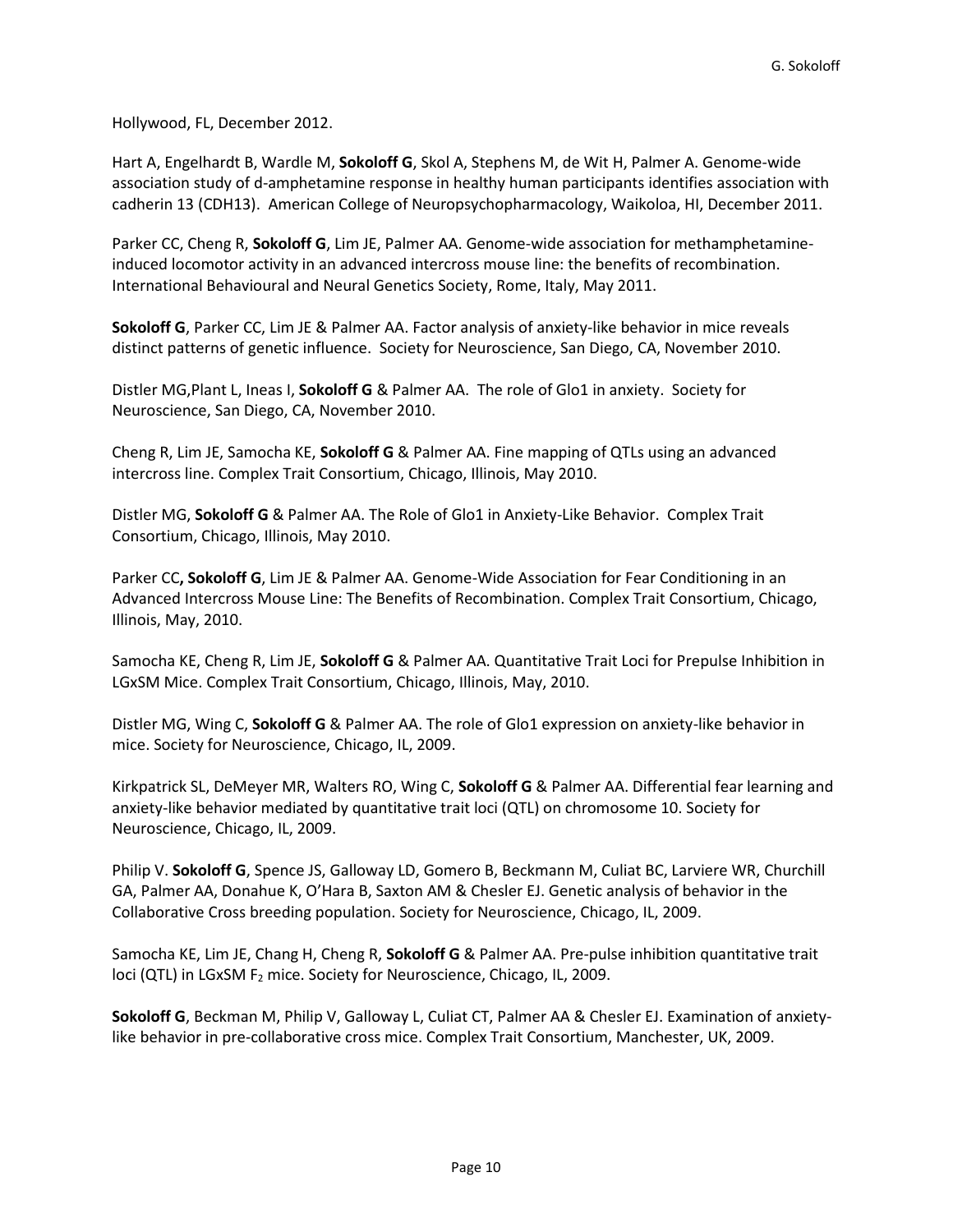Li D, Bubula N, Heffron S, Loweth J, Campbell P, **Sokoloff G**, Palmer AA & Vezina P. The effect of the casein kinase 1 epsilon inhibitor PF-670462, on Darrp-32 phosphorylation at Thr34 in rodent nucleus accumbens. Society for Neuroscience, Washington DC, 2008.

**Sokoloff G**, Cebollero TZ, Walters RO, Ponder CA & Palmer AA. Dissection of the expression of fear learning: Fine mapping quantitative trait loci underlying components of a polygenic trait. Complex Trait Consortium, Montréal, Québec, 2008.

Ponder CA, Munoz, MB, Gulden FO, **Sokoloff G** & Palmer AA. Use of chromosome substitution strains to identify quantitative trait loci (QTL) for fear learning and anxiety-like behaviors in mice. Society for Neuroscience, San Diego, California, 2007.

Palmer AA, Graham ME, Chen PC, Cain CE, Munoz MB, Marr RA & **Sokoloff G**. Role of casein kinase 1 epsilon (CSNK1E) in the locomotor stimulant response to methamphetamine in mice. Society for Neuroscience, San Diego, California, 2007.

Wilber AA, Southwood CJ, **Sokoloff G**, Wellman CL & Steinmetz JE. Neonatal maternal separation alters adult eyeblink conditioning and glucocorticoid receptor expression in the interpositus nucleus of the cerebellum. Society for Neuroscience, Atlanta, Georgia, 2006.

**Sokoloff G**, Lindquist DH, Milner E & Steinmetz JE. Cerebellar interpositus and hippocampal CA1 unit activity during eyeblink conditioning in adult rats after neonatal ethanol exposure. Society for Neuroscience, Washington, D.C., November, 2005.

Lindquist DH, Wheat EM, **Sokoloff G** & Steinmetz JE. A parametric analysis of unconditional and classically conditioned eyeblink responses in control and ethanol-exposed rats. Pavlovian Society, Anaheim, California, September, 2005

**Sokoloff G** & Steinmetz JE. Effects of an ISI shift on classical eyeblink conditioning in rats. Society for Neuroscience, San Diego, California, October, 2004.

**Sokoloff G** & Steinmetz JE. Context and stimulus pre-exposure effects on latent inhibition during classical eyeblink conditioning in rats. Pavlovian Society, Bloomington, Indiana, September, 2003.

Odya EC, **Sokoloff G** & Alberts JR. The effects of oxytocin on the aggregation of infant rats. Society for Neuroscience, Orlando, Florida, November, 2002.

**Sokoloff G** & Alberts JR. Autonomic responses to sodium nitroprusside: Effects of age and strain. International Society for Developmental Psychology, Orlando, Florida, November, 2002.

**Sokoloff G**, Novak JD & Alberts JR. Suckling-related feeding facilitates weaning in Norway rats. Animal Behavior Society, Bloomington, Indiana, July, 2002.

Streeper, N. M., **Sokoloff G** & Blumberg MS. Effects of maternal contact on ultrasonic vocalizations in infant rats. International Society for Developmental Psychobiology, San Diego, California, November, 2001.